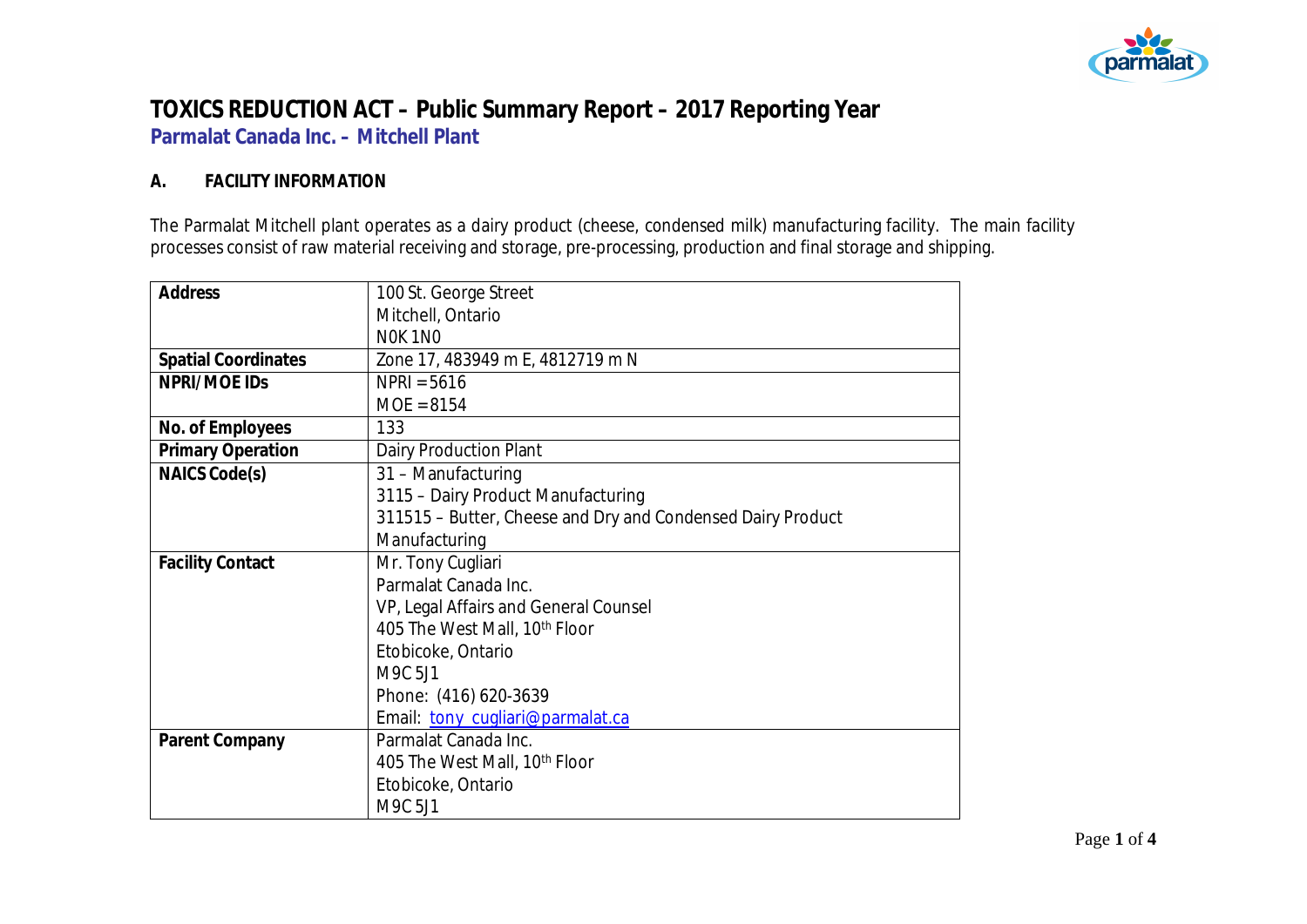

#### **B. TOXIC SUBSTANCE ACCOUNTING**

| Substances Reported    | CAS#      | <b>Primary Use/Source</b> |
|------------------------|-----------|---------------------------|
| NPRI Part 1 Substances |           |                           |
| Nitric acid            | 7697-37-2 | Clean-in-place chemicals  |
| Nitrate ion            | NA - 17   | Clean-in-place process    |

# **Accounting Details**

|                              | <b>Accounting Quantities</b> |                |                          |           |                                                     |
|------------------------------|------------------------------|----------------|--------------------------|-----------|-----------------------------------------------------|
| Substance/Category           | 2016                         | 2017           | <b>Annual Comparison</b> |           | Reason for Change                                   |
|                              | (tonne)                      | (tonne)        | (tonne)                  | $(\%)$    |                                                     |
| Nitric acid                  |                              |                |                          |           |                                                     |
| Used                         | $>10$ to 100                 | $>10$ to $100$ | $(+) > 1$ to 10          | $(+)9.38$ | Increased usage of products containing nitric acid. |
| Created                      | $\left($                     | 0              |                          | $\Omega$  | n/a                                                 |
| <b>Contained in Product</b>  | $\Omega$                     | 0              |                          | $\Omega$  | n/a                                                 |
| Released to Air              | $\theta$                     | 0              | $\Omega$                 | $\Omega$  | n/a                                                 |
| <b>Released to Water</b>     | $\overline{0}$               | $\overline{0}$ | $\Omega$                 | $\Omega$  | n/a                                                 |
| <b>Transfer for Disposal</b> | $\theta$                     | 0              | $\Omega$                 | $\Omega$  | n/a                                                 |
| Transfer for Recycle         | 0                            | 0              | $\Omega$                 | $\Omega$  | n/a                                                 |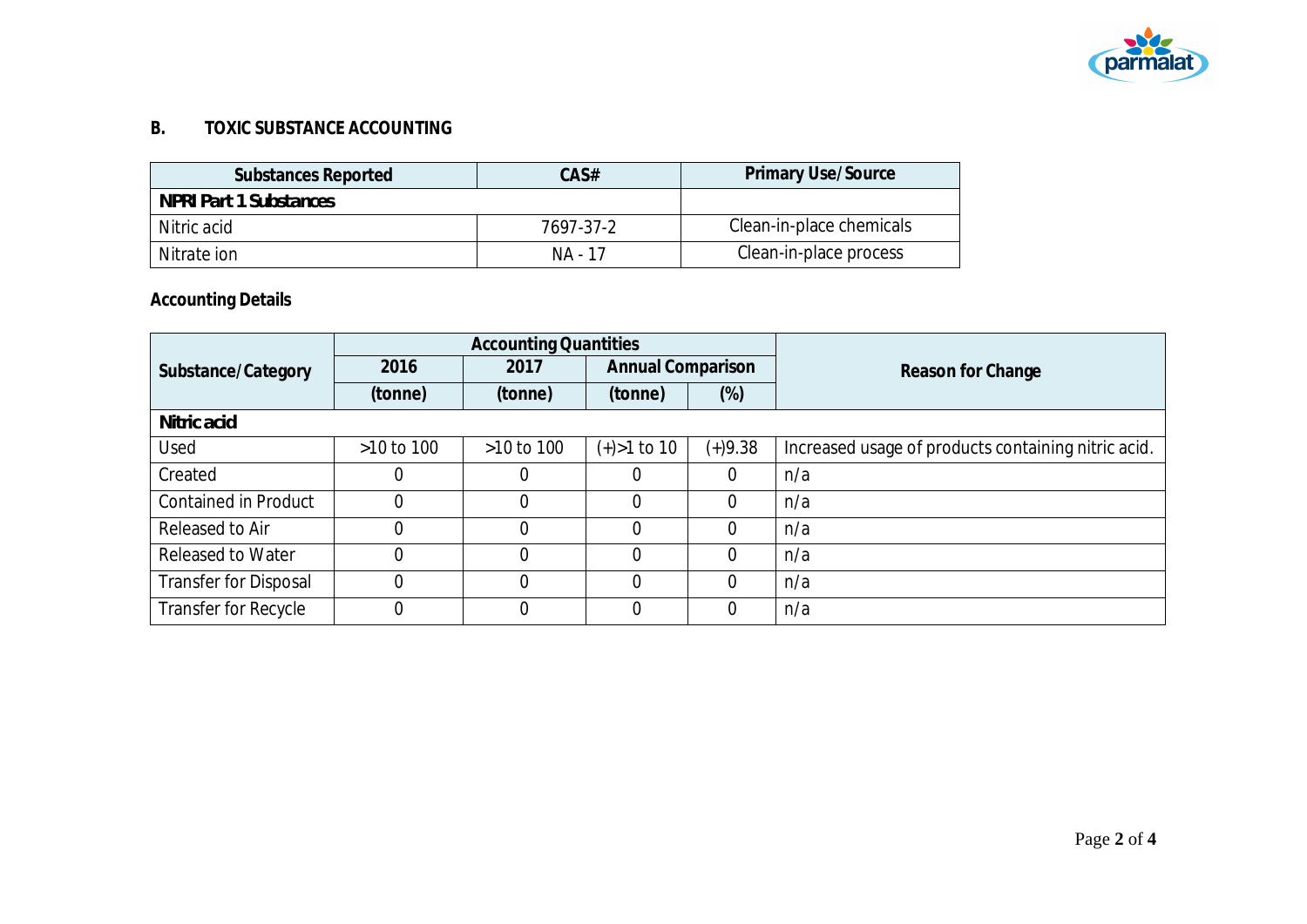

|                              | <b>Accounting Quantities</b> |                |                          |           |                                                     |
|------------------------------|------------------------------|----------------|--------------------------|-----------|-----------------------------------------------------|
| Substance/Category           | 2016                         | 2017           | <b>Annual Comparison</b> |           | Reason for Change                                   |
|                              | (tonne)                      | (tonne)        | (tonne)                  | $(\%)$    |                                                     |
| Nitrate ion                  |                              |                |                          |           |                                                     |
| Used                         |                              | 0              |                          | $\Omega$  | n/a                                                 |
| Created                      | >10 to 100                   | >10 to 100     | $(+) > 1$ to 10          | $(+)9.38$ | Increased usage of products containing nitric acid. |
| <b>Contained in Product</b>  | 0                            | 0              |                          | $\Omega$  | n/a                                                 |
| Released to Air              |                              | 0              | $\Omega$                 | $\Omega$  | n/a                                                 |
| <b>Released to Water</b>     | $\overline{0}$               | 0              | $\Omega$                 | $\Omega$  | n/a                                                 |
| <b>Transfer for Disposal</b> | >10 to 100                   | $>10$ to $100$ | $(+) > 1$ to 10          | $(+)9.38$ | Increased usage of products containing nitric acid. |
| Transfer for Recycle         | 0                            | 0              |                          | 0         | n/a                                                 |

#### **C. TOXIC SUBSTANCE REDUCTION PLANNING**

# **Objectives & Targets**

| Substance   | Objectives & Targets                                                                                                                                                                                                                                     | <b>Reduction Option Progress</b>        |
|-------------|----------------------------------------------------------------------------------------------------------------------------------------------------------------------------------------------------------------------------------------------------------|-----------------------------------------|
| Nitric acid | While Parmalat Canada, Inc. has not identified any<br>reduction options as technically and economically<br>feasible, the facility will continue to monitor industry<br>standards for the use of nitric acid in CIP systems.                              | No reduction options to be implemented. |
| Nitrate ion | While Parmalat Canada, Inc. has not identified any<br>reduction options as technically and economically<br>feasible, the facility will continue to monitor industry<br>standards for the use of nitric acid in CIP systems<br>which creates nitrate ion. | No reduction options to be implemented. |